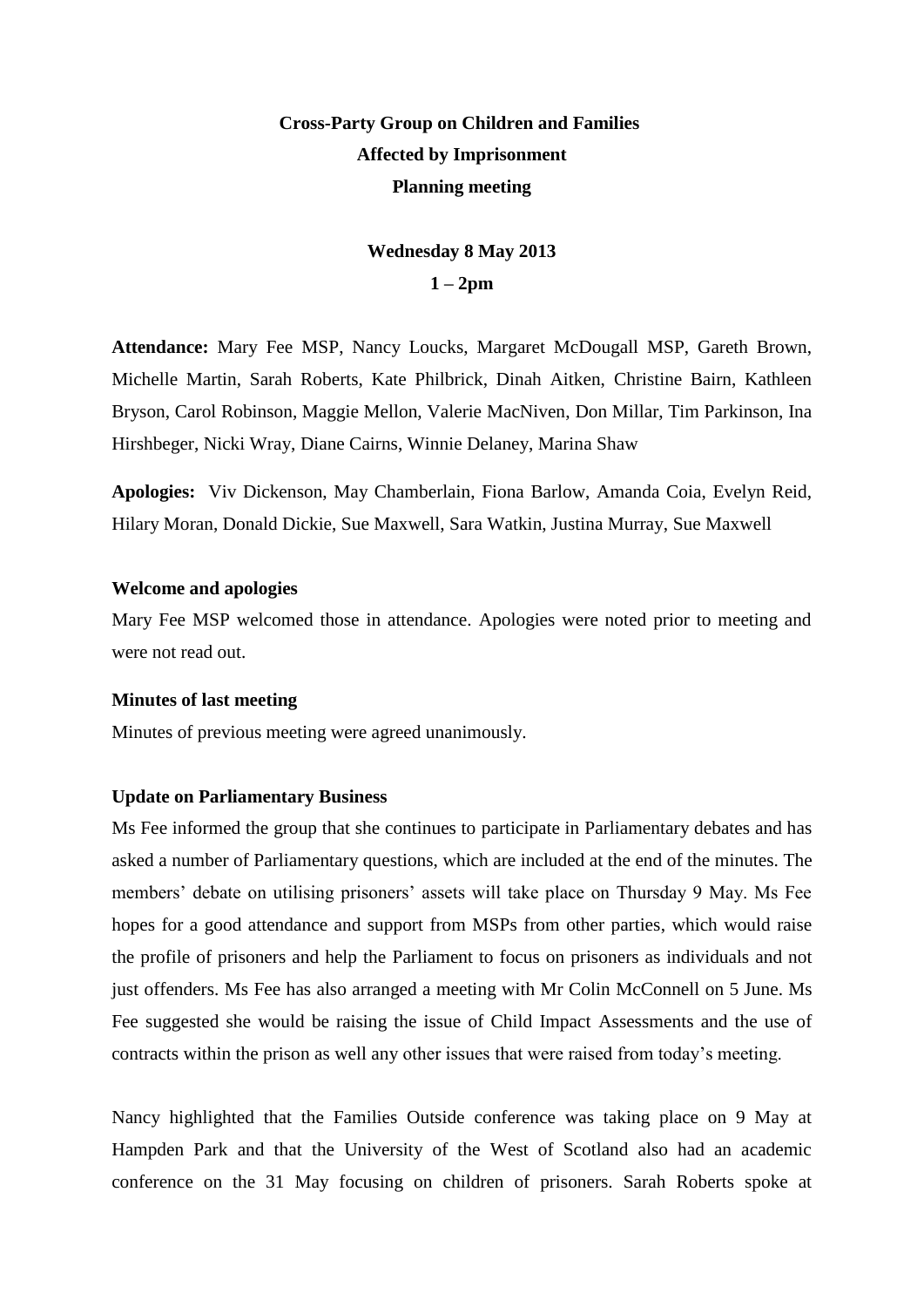Barnardo's conference in Birmingham on 2 May and noted that Barnardo's has a UK-wide campaign on children affected by imprisonment over the course of the year. The EUROCHIPS annual network meeting took place in Paris last week. Some of the focus was on European Prisoners' Children Week, which takes place in the  $1<sup>st</sup>$  week of June. Nancy suggested one objective of the European Children's week is to raise awareness of the impact of imprisonment on children and to encourage signatures to raise the issue to the European Parliament. The petition will be available for signatures at the Families Outside conference and at two events being hosted during European Prisoners' Children Week. Families Outside is hosting a screening of the film, *Mothers of Bedford*, a documentary on a women's prison in the US where 80% of prisoners are mothers of dependent children, in Glasgow on 5 June and in Edinburgh on 6 June. There will be a question and answer session with the maker of the film and with some family members who have agreed to take part. Further information will be circulated closer to the time. Nancy suggested the EUROCHIPS network was also trying to promote the findings for the COPING project, which should be available in July. The EUROCHIPS network meeting will be hosted in Edinburgh next year from 16-18 May with a conference on 16 May, hopefully in Parliament.

#### **Planning discussion**

#### **-evening meeting of the CPG with the Cabinet Secretary for Justice**

Ms Fee informed the group that the day's meeting was to focus on topics to raise with Cabinet Secretary for Justice Kenny MacAskill MSP at the next CPG meeting and suggested that members might also like to raise any issue they would like to be raised at the meeting with Mr Colin McConnell the following day. Ms Fee suggested that the group should raise 3 or 4 issues with Mr MacAskill and suggested Child Impact Assessments as one option.

Maggie Mellon suggested that the group think of asking questions under two themes. The first was around why individuals go to prison in the first place, the future in Scotland for the use of prisons, and to what extent it should be used for non-violent crimes. The second theme would be individuals' experiences once they are involved in the criminal justice system. Maggie suggested asking Mr MacAskill to discuss his vision and strategy to get Scotland's prison population down. Nancy queried whether this might be too broad a topic and wondered how to keep it focused. Maggie suggested questions could revolve around parenting in prison, rights of children, the social and economic costs of parents going to prison, and what could we done instead with money currently being invested elsewhere.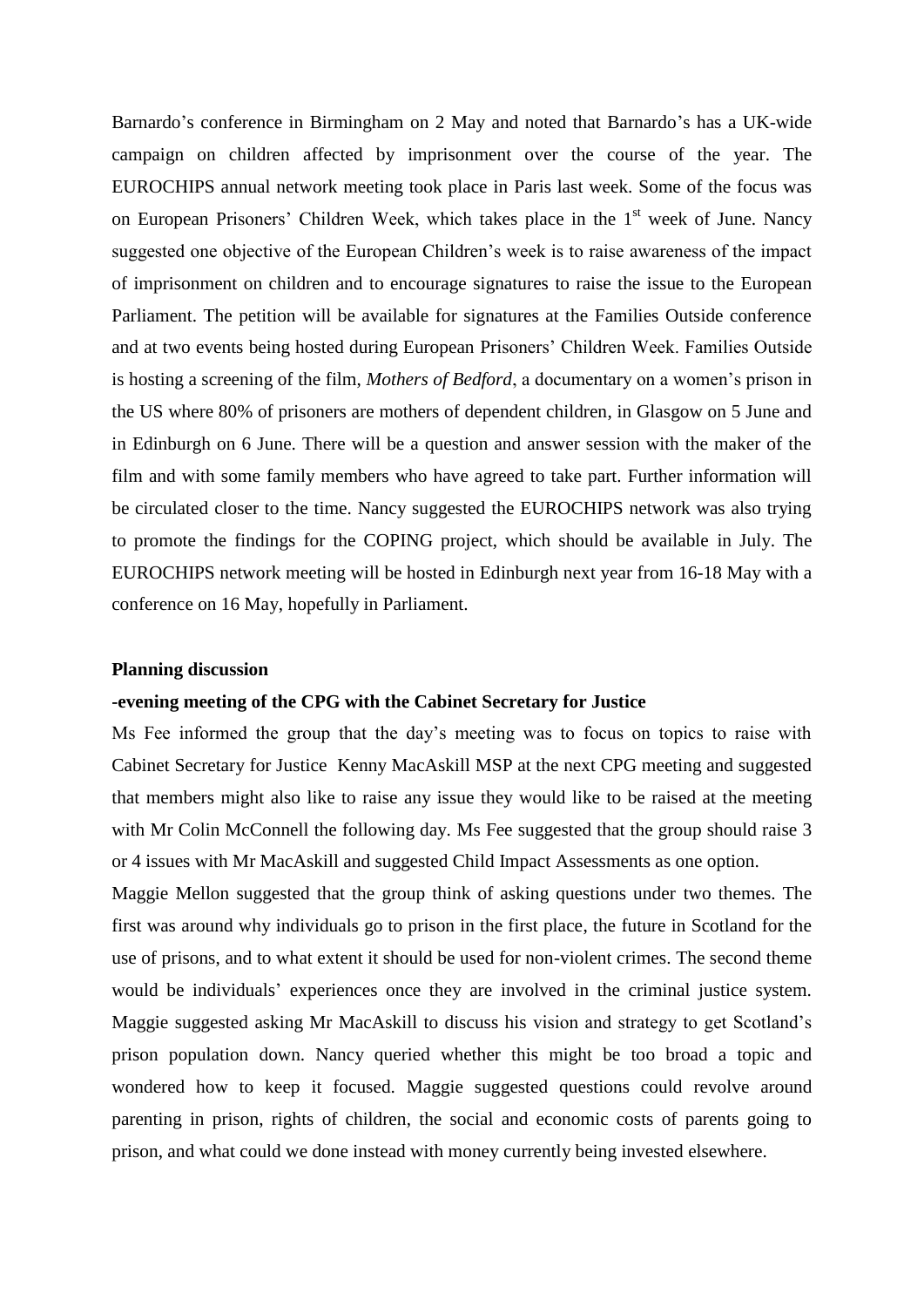Ms Fee said that the Cabinet Secretary is likely to give a brief introduction and would hope many of the issues raised would be covered in this opening address. Ms Fee suggested providing his office with broad headlines on what the group would like to discuss so that Mr MacAskill can address these issues, which would lead into the questions seamlessly.

Marina Shaw highlighted her concern on the debate in Parliament on redesigning community justice and how allegiances that had been previously formed may fall and how this might impact on the voluntary sector. Marina highlighted that is was the voluntary sector that had raised the issue of children affected by imprisonment and suggested asking how the voluntary sector can become more of a focus and how to keep the voluntary sector to the forefront with the redesign of community justice. Ms Fee agreed that this was an important issue to raise with Mr MacAskill and noted the work of voluntary sector is second to none and there should be a proper assessment of the role of the voluntary sector and more support for their work.

Tim Parkinson had previously circulated an email from Lynn Millar regarding the difficulties for women in Inverness linking in with Child Case Conferences. In addition to this, Tim suggested raising the issue of alternative types of custody like temporary detention /weekend custody. Tim highlighted how the concept of temporary detention allows individuals to go to maintain a job, maintain contact with families, is a much cheaper option, and gets individuals to comply with community-based programmes. Nancy suggested that alternatives to custody could be raised alongside the use of Child Impact Assessments and noting the work of Aberlour with women in drug treatment. Nancy suggested that Lynn had raised, in her email, a number of important considerations such as the use of technology. Don Millar suggested asking Mr Colin McConnell about the progress on the planning of the new female units.

Kathleen Bryson informed the group that she had attended a meeting in North Ayrshire where Aberlour Child Care Trust had presented on the residential unit in Glasgow for women and families. Kathleen fed back that the support was funded through Social Work. Kathleen suggested asking how we can ensure that families continue receive this kind of support to help rebuild relationships with their children. Diane Cairns noted the difficulties for mothers being released on Home Detention Curfew and being recalled for breaching their licence conditions without support for rehabilitation. Nancy highlighted that this related to Marina's point of the redesigning of community justice and not wanting support to be a postcode lottery with gaps where local authorities aren't willing to pay.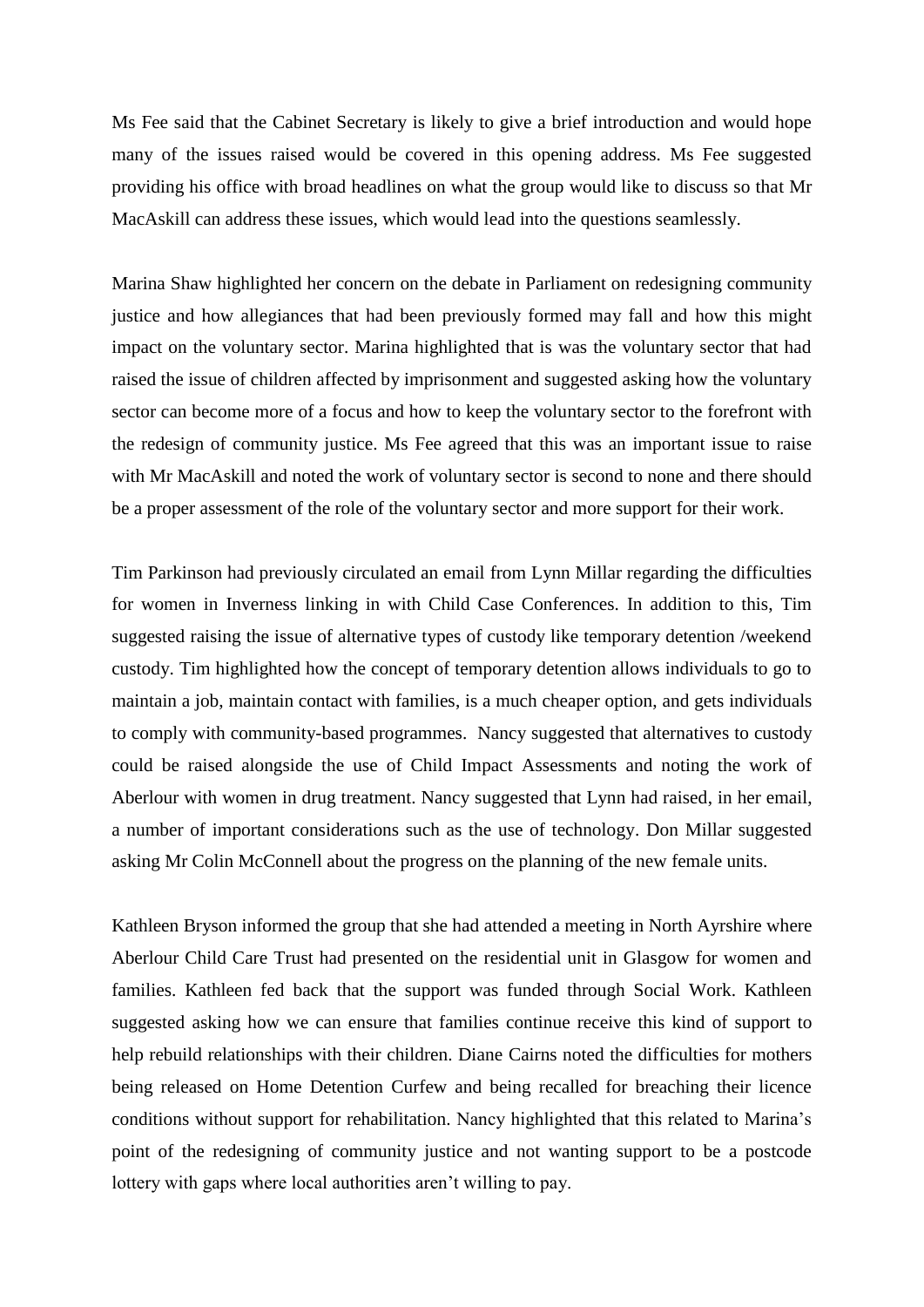Maggie highlighted that the Christie commission had estimated that 40% of public expenditure is wasted and the criminal justice system creates a large part of this waste. Maggie suggested that this needed to be raised at a higher level, noting the social cost of separating women from children and the impact this has on children and the lifetime cost for them. Maggie suggested asking where justice policy ties in with the Early Years strategy, the National Parenting Strategy, and Getting It Right for Every Child. Nancy highlighted the need for clearer understanding of how the criminal justice system is linking in actively with children and young people, community safety, health, and infrastructure such as travel and transport.

Tim suggested the Cabinet Secretary might be able to give a more focused answer if the group suggested a focus on where public sector funding could be better spent. Ms Fee suggested that, if the group could have a broad idea of the topics to be covered at the day's meeting, then they could focus on the more specific questions at later date. Ms Fee suggested that she had raised the issue of the lack of meaningful throughcare in Parliament a number of times. Ms Fee suggested asking Mr MacAskill what he thinks throughcare should look like and whether it should start from the moment a prisoner is first received in custody.

Marina highlighted that the number of children affected by imprisonment was still an unknown quantity and asked why no statistics are being collated when an individual is sent to prison. Marina suggested that if prisoners were asked how many children they have and what their dates of birth were, then they could start to track how many families are being affected. Marina highlighted that one of the SPS long-term outcomes is to stop the children of prisoners going to prison, yet there is no information on who these children are. Marina highlighted that one woman had recently been released on a tag from prison where no one was aware that she had five children, with the oldest looking after the younger siblings. Marina suggested that, when a parent goes to prison, it should be incumbent upon community to know that the children left on the outside are OK. Gareth suggested that a number of questions had been asked in Parliament where the response was that no central information was held. Gareth informed the group that he was going to collate these questions and then ask why this information is not being collated.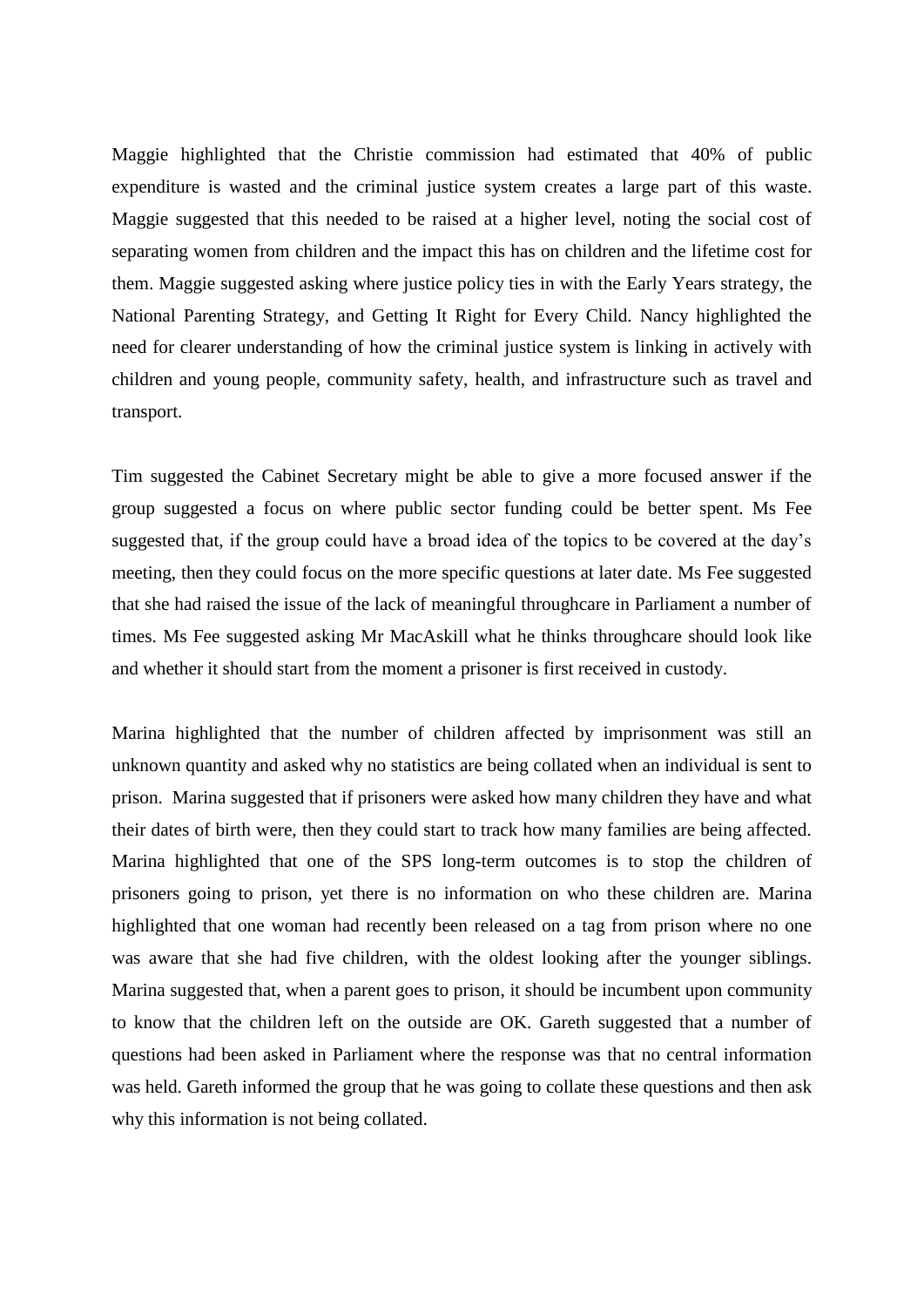Maggie highlighted that prisoners might not want to share this information, and the children might not want this information being shared either. Tim also noted there might be an issue for claiming benefits where prisoners wouldn't share this information. Sarah suggested that there must be a corresponding commitment between statuary and voluntary organisations about what we do with that information. Maggie highlighted that what is wanted is a teacher talking with a child at school about their parent being in prison. Tim highlighted that this information should also be collated in the Social Enquiry Report [now CJSW reports] however noted that not every person sent to prison undergoes a Social Enquiry Report, which is where the child impact assessments come in.

Valerie suggested raising the issue of the sentencing council.

Sarah suggested that she had discussed with the prison technology service in Birmingham about a secure payments service and might like to raise this in the meeting with Mr McConnell but could ask a wider question regarding the use of technology to support prisoners and their families. Sarah said she had some evidence of secure payments being used in HMP Parc, which she would pass to Ms Fee's office. Ms Fee suggested that it might also be useful to ask Mr Colin McConnell about rehabilitation programmes in prison and how they are assessed and evaluated. Ms Fee suggested that she was also concerned that there was less financial compensation for doing an Education course. When Ms Fee had raised this in Parliament, she was informed that there should be no financial incentive for any rehabilitation course. Ms Fee suggested that a prisoner might be interested in the financial gain in attending purposeful activity over what is best for them in the long run and suggested the issue of rehabilitation in prison should be raised. Gareth informed the group that he had learned from a recent Freedom of Information request that there were seven rehabilitation programmes specifically designed to reduce reoffending, however most prisons only used two of them. Gareth said that annual funding for the Female Offending Behaviour programme is £91,902 a year and only provides 14 places. The substance related offending programme costs £491,015 providing 173 places, with the actual cost per prison place at £2,838.24. Maggie highlighted how this compares to the cost of initiatives such as the Aberlour residential unit. Ms Fee said that she would collate information that has come from Parliamentary questions and Freedom of Information requests to back up any questions to be posited to the Cabinet Secretary.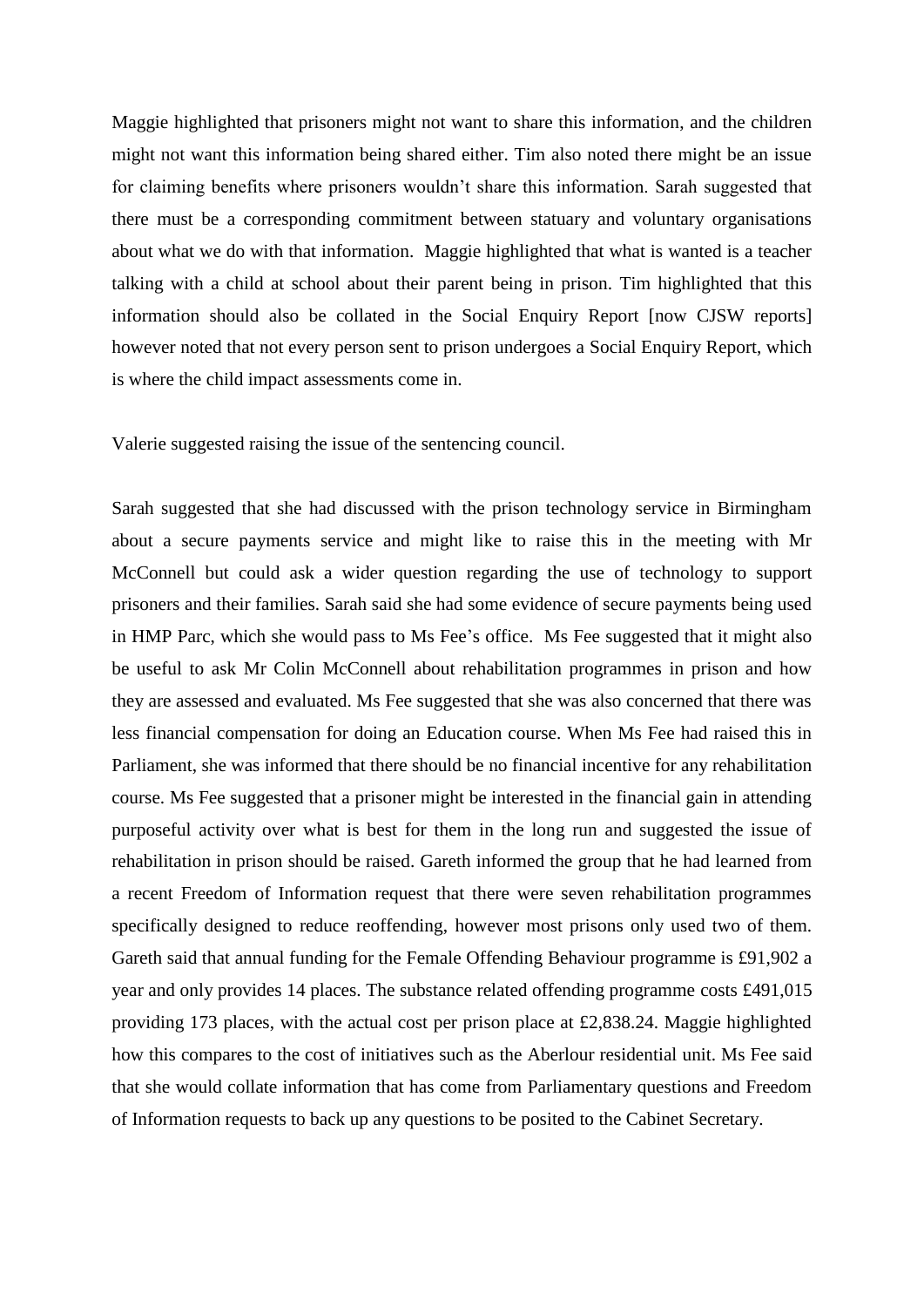Carol suggested that prisoners on short sentences don't access rehabilitation programmes and that this linked back to the future use of prisons. Ms Fee suggested a number of questions could be raised under the heading 'the future use of prisons'. Ms Fee suggested touching on rehabilitation with Mr MacAskill but noted the need for the focus to be on issues relevant to prisoners' families. Sarah highlighted a programme in Perth, Australia where the parent in prison is able work towards school lunches and school trips for their children by participating in programmes. Sarah suggested the programmes can be detached from their family life.

Margaret McDougall suggested raising the issues of the removal of bonding visits as a punishment. Ms Fee informed the group that she has indeed informed Colin McConnell's office that she would be raising this at the meeting. Nancy informed the group that the Scottish Government was pulling together information on the interim report on the Universal Periodic Review on Human Rights and noted that visiting rights, Visitors' Centres, and Impact Assessments were part of this. Nancy said that the SPS had done a review of visitation rights, but they hadn't reported on this yet. Ms Fee suggested it was worth raising this issue with the Cabinet Secretary, and Nancy suggested also raising that the UK is the only jurisdiction that doesn't have some form of private family visits.

Maggie cautioned not to have much focus on what prison can do to stop individuals offending, as she highlighted that there is a large lobby, supported by the private prison companies, to say that prison is the route to ending offending. Maggie highlighted how harmful prison is on individuals and compared it to giving someone cancer.

Ms Fee suggested that Cabinet Secretary would be given information on the topics that the group wished to discuss but wouldn't be giving him advance notice of the questions. Ms Fee suggested that the themes that have come out of the day's meeting would be circulated to the group. If members have any other issues they would like to raise, they should email this to Ms Fee's Office.

Marina suggested that the group might like to raise the practice of releasing individuals from prison with all their belongings in a clear bag for them then to have to get themselves home, and that this was very demoralising. Marina highlighted that a woman was recently released from HMP CorntonVale with four clear bags, which she had to carry with her between Housing and Benefits offices in two towns in Lanarkshire. Nancy noted that prisons down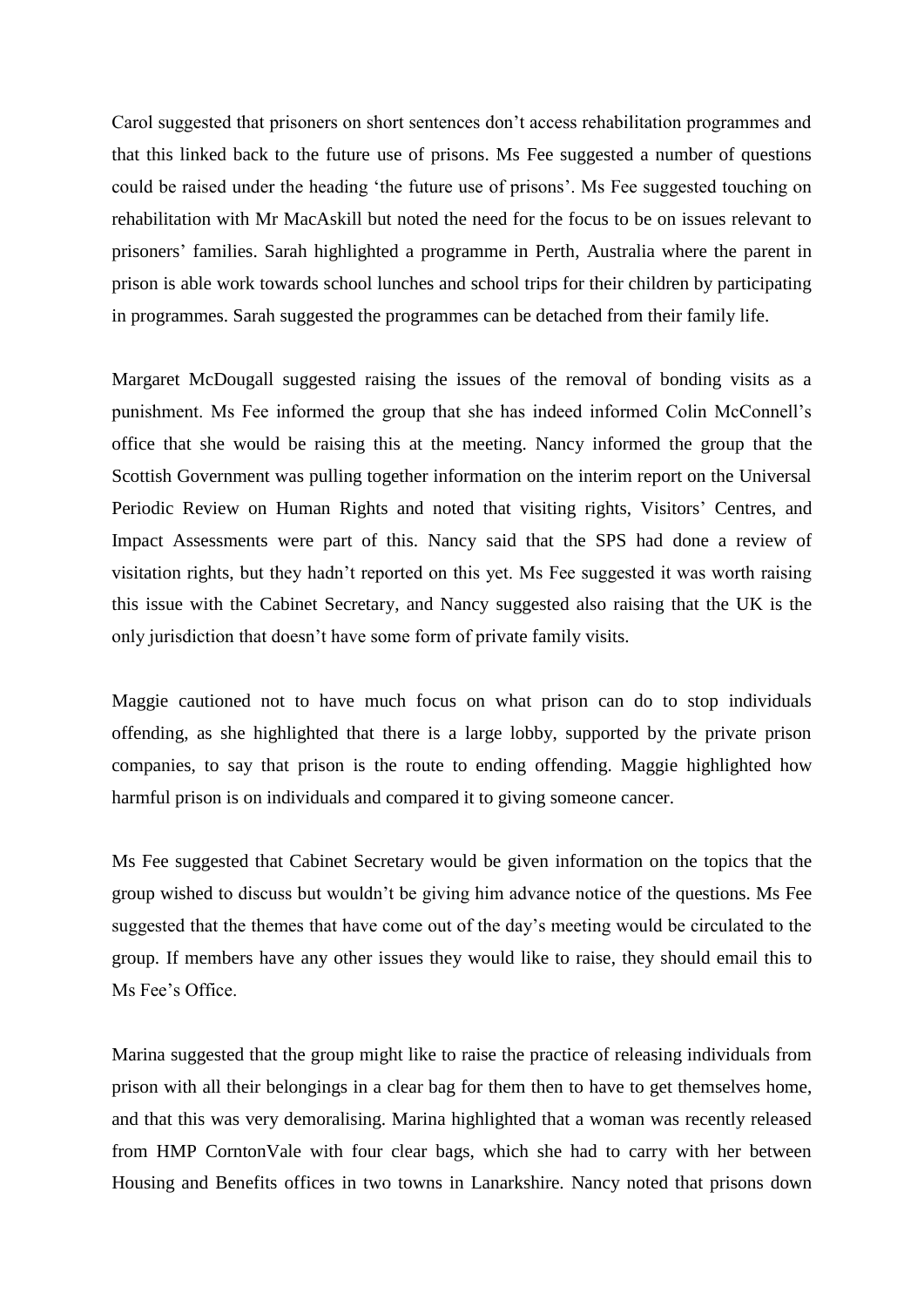south release prisoners with clear bags stamped with 'HM Prison Service' on it. Diane informed the group that there was a push to provide women with bags on release some two years ago. Marina informed the group that she had fed into a recent consultation on useful activity in prison and had suggested that prisoners could be making their own bags.

#### **-Parliamentary event on the Human Rights Act and Children of Prisoners**

Ms Fee and Nancy informed the group that a Parliamentary event on the Human Rights Act and Children of Prisoners was a proposed event for the Judiciary following on from the court case discussed in previous meetings, currently looking at the availability for dates in September. Maggie informed the group that she had been in contact with the Institute of Judicial Studies, and they would be happy to take part in an event to discuss the UNCRC and EHRC consideration in sentencing. Maggie suggested a round table discussion with the judiciary, defence advocates, and criminal justice advocates. Ms Fee suggested establishing a clear idea of who to invite, then invitations can be sent out. The group agreed an evening slot would be best and to send any proposed names for attendees to Ms Fee's office. Ms Fee highlighted that an evening event might require refreshments being put on and suggested her office would look into catering, however suggested if attendees could make contribution, this would be helpful.

#### -**Future meetings of the Cross Party Group**

Ms Fee asked the group for any ideas on topics or to propose any speakers they might like to invite to future meetings. Nancy informed the group that she had received some feedback previously that the meetings tended to be high-level discussion about policy, where the issues for families might be more day-to-day. Ms Fee had distributed a feedback sheet for members to fill in and suggested she would distribute this to all group members to fill in and return to her office. Kate Philbrick suggested it would be useful to see what change had occurred as a result of the Cross Party Group influence. Marina suggested inviting family members along, and Maggie suggested Kinship Carers being invited to a future meeting and discussion around the issues for Kinship Carers. Dinah said she would be interested inviting a journalist to discuss how crime is reported in the media. The group agreed a meeting on media perception would be interesting, in particular Maggie highlighted the important of how to get the alternative story out there. Sarah highlighted that Families Outside were now contributing to the No Offence Guest Blog and had recently responded to a story published in the Courier